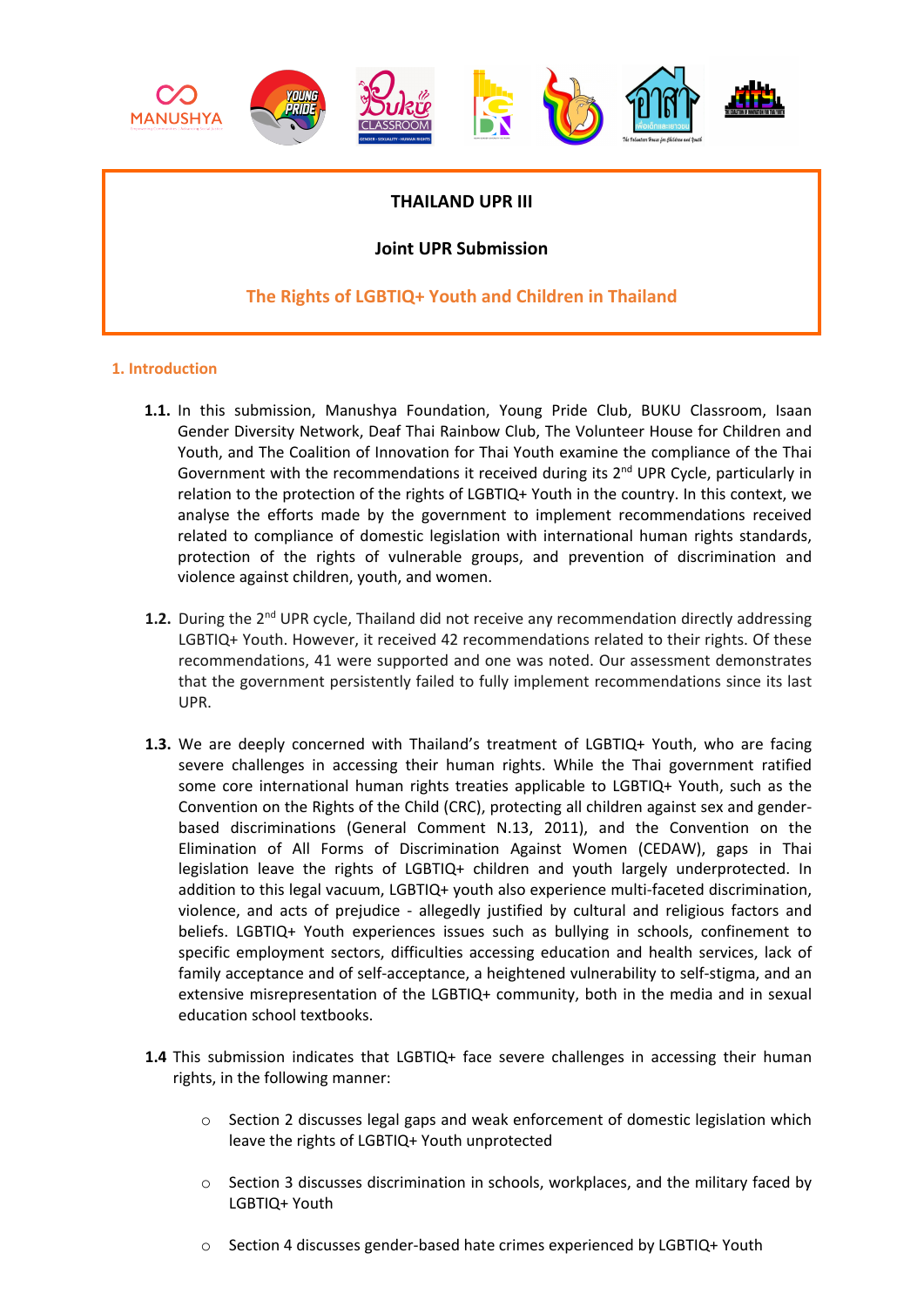

- $\circ$  Section 5 discusses the degrading and humiliating treatment in private settings faced by LGBTIQ+ Youth due to lack of family acceptance
- $\circ$  Section 6 discusses barriers in accessing healthcare services and obtaining information regarding services faced by LGBTIQ+ Youth
- $\circ$  Section 7 discusses the misrepresentation and underrepresentation of LGBTIQ+ Youth in media
- <sup>o</sup> Section 8 includes recommendations to the Thai government, addressing the challenges and rights violations discussed in foregoing sections
- **2. Legal gaps and weak enforcement of domestic legislation leave the rights of LGBTIQ+ Youth unprotected**
	- **2.1.** During the 2<sup>nd</sup> UPR cycle, Thailand did not receive any recommendation specifically addressing the adoption of legislation protecting the rights of LGBTIQ+ Youth. However, it received two recommendations regarding the protection and promotion of key human rights principles in the new constitution, and one recommendation regarding the effective enforcement of the Gender Equality Act of 2015, criminalizing "unfair gender discriminations", which it all supported. However, as evidenced below, the Thai government failed to implement these recommendations, particularly with regards to LGBTIQ+ youth: Thai legislation preventing discrimination, such as the 2017 Constitution, and the Child Protection Act of 2003, are not inclusive of LGBTIQ+ Youth or the issues faced by them. Worse, transgender identity is not even legally recognised in Thailand. These gaps in Thai legislation have severe consequences for LGBTIQ+ Youth, whose rights remain unprotected.
	- **2.2.** While the 2017 Constitution, in Section 27 prohibits discrimination based on sex, it makes no mention of gender-based discrimination. Sex refers to biological differences between men and women, while gender refers to people's expressions and identities.<sup>1</sup> Therefore, Section 27 is not inclusive of all LGBTIQ+ individuals, and fails to protect them from discrimination.
	- **2.3.** The 2015 Gender Equality Act, punishes "unfair gender discrimination", and discrimination on the basis of being "male or female or of <sup>a</sup> different appearance from his/her own sex by birth". However, under Section 17, par 2 of this Act is provided that such discrimination is allowed on certain grounds, such as religion or national security.<sup>2</sup>
	- **2.4.** The Thai government ratified the CRC, and to implement this Convention at the domestic level, the Thai government enacted the Child Protection Act of 2003. However, in reality, this Act does not address nor provide solutions for the issues particularly faced by LGBTIQ+ children and youth.
	- **2.5.** In Thailand, transgender identity is not legally recognised. The Person Name Act, 1962, prohibits making changes to one'<sup>s</sup> legal title, sex, and gender in official documents for transgender people; and allows it for intersex people under strict conditions (upon showing of medical proof of intersexuality at birth and after <sup>a</sup> gender confirmation surgery). The law is therefore inherently discriminatory as it denies transgender children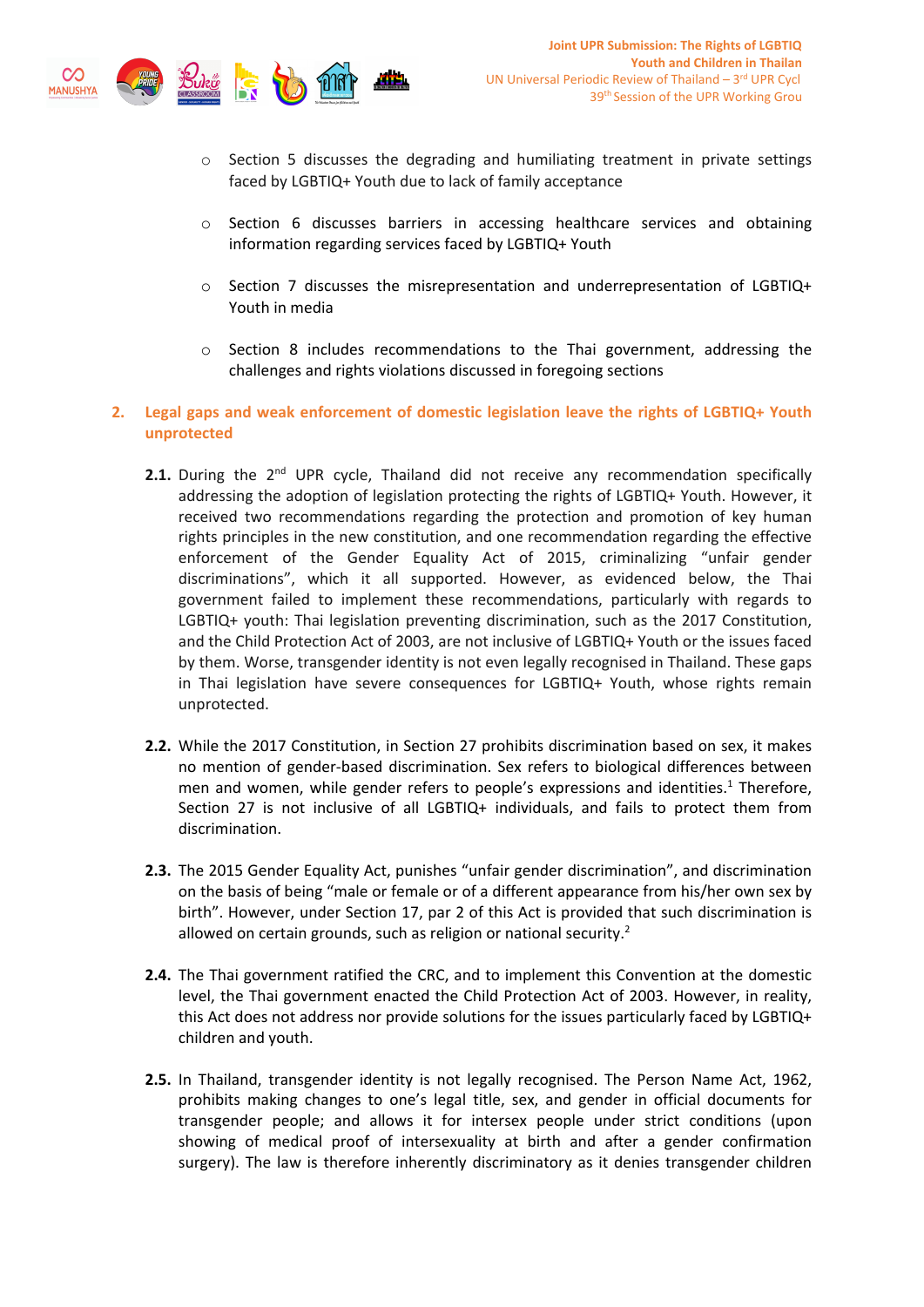

and youth their right to identity and self-determination. Not being legally recognised further impedes the ability of transgender youth to access social and health services, and other fundamental rights. An incident occurred in 2016, when the University of Phayao refused to issue an intersex woman her certificate and transcripts upon completion of her degree, because she submitted <sup>a</sup> photo in which she looked like <sup>a</sup> woman, while her identification documents had male gender marks.<sup>3</sup>

**2.6.** To achieve recognition of transgender persons, the Ministry of Social Development and Human Security (MSDHS) drafted <sup>a</sup> gender recognition bill. This bill seeks to allow transgender people to change their legal titles without undergoing sex reassignment. The bill was submitted to the parliament in October 2020. However, while <sup>a</sup> step in the right direction, it was noted by Tunyawaj Kamolwongwat, MP from Move Forward Party, that the bill he had drafted on gender recognition was different from the government'<sup>s</sup> version, and that the law would not be able to put an end to discrimination against transgender persons. 4

## **3. LGBTIQ+ Youth face discrimination in schools, workplaces, and the military**

- **3.1.** During the 2<sup>nd</sup> UPR cycle, Thailand did not receive any recommendation specifically addressing discrimination against LGBTIQ+ Youth. However, it received 17 recommendations calling upon the Thai government to address discrimination and violence against women, children, and youth, of which it supported 16 and noted one. Additionally, the government received 7 recommendations addressing children'<sup>s</sup> and youth'<sup>s</sup> right to education, which the Thai government all supported. However, as evidenced below, the Thai government failed to implement these recommendations with respect to LGBTIQ+ Youth, who continue to experience discrimination and abuse in schools, the workplace, and in the military during their conscription period, severely impeding and restricting their right to education and to work.
- **3.2.** LGBTIQ+ Youth are persistently discriminated against in schools and the education system. While the Child Protection Act of 2003 was enacted to ensure the implementation of the CRC at the domestic level, in reality, LGBTIQ+ Youth are exposed to an unsafe environment at schools, where they experience high levels of bullying, discrimination, and violence, by personnel and other students, but also through school regulations and educational materials. 5
- **3.3.** LGBTIQ+ students experience high levels of bullying by teachers, senior students, and their peers, who use derogatory language when referring to LGBTIQ+ students. They are also subject to physical assault, and stereotypes regarding LGBTIQ+ individuals are being enforced. For example, trans woman students are expected to be funny all the time and have to do the make-up for cheerleaders.<sup>6</sup> This is also evidenced by a 2014 study led by Mahidol University, which found that 36.2 percent of students perceived as LGBTIQ+ experienced social abuse, while 30.9 percent suffered from physical abuse, 29.3 percent from verbal abuse and 24.4 percent from sexual harassment. The study also demonstrated that teachers do not link sexuality education to bullying prevention.<sup>7</sup> Discrimination against LGBTIQ+ students is also evidenced as some schools have specific "hate-tom groups" which discriminate particularly against lesbians (called Tom because they are perceived as 'more masculine'). In instances, teachers directly bully LGBTIQ+ students. For instance, in 2015 there were more than ten schools where teachers had applied punishment or deducted points from students' morality score, if teachers found out students' expressed differences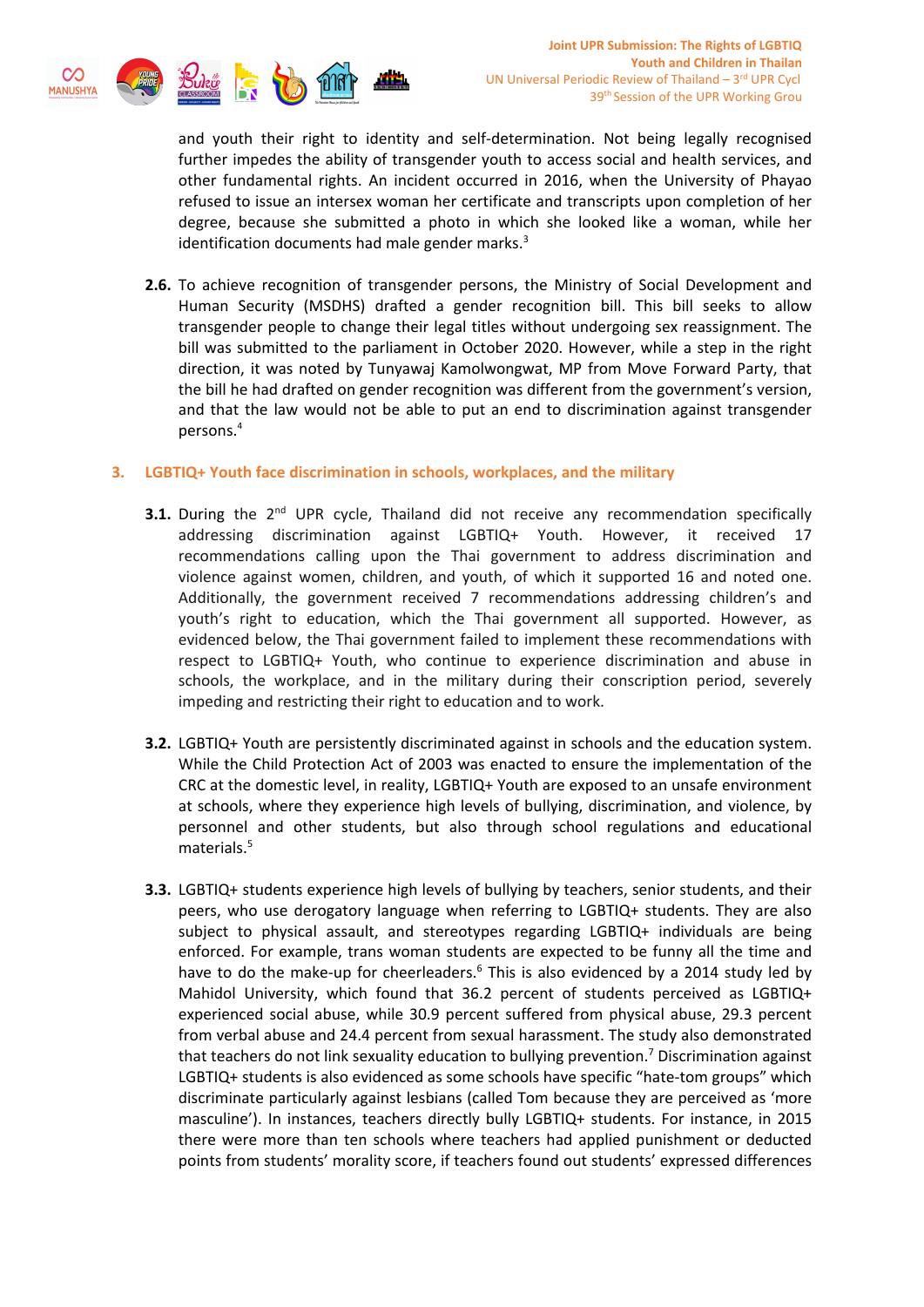

from their biological gender. 8

- **3.4.** In Thailand'<sup>s</sup> Deep South, LGBTIQ+ Youth also face severe challenges in schools, particularly in religious Islamic schools: in one incident <sup>a</sup> trans girl'<sup>s</sup> hair was shaved off after the teacher found out about the student'<sup>s</sup> gender identity. LGBTIQ+ students are also bullied and hit by other students, while the teacher did not undertake any action to stop the bullying.<sup>9</sup>
- **3.5.** Educational staff not only bully and discriminate against LGBTIQ+ students but also discourage the students from pursuing some professional career paths or higher education sectors. For instance, teachers expect them to fail, if enrolling in law, medicine or engineering, and perceive them as "unfit" to become teachers or psychologists as they are unable to conform to traditional norms and roles and are considered "abnormal".<sup>10</sup> By creating such an inaccurate and harmful understanding of SOGIESC, teachers both perpetrate and perpetuate discriminations against LGBTIQ+ Youth.
- **3.6.** School regulations are discriminatory to LGBTIQ+ students, particularly dress codes that are being enforced. According to dress codes, students are forced to dress according to their gender at birth rather than according to their gender identity. If transgender students cross-dress, they risk being banned from entering certain programmes or taking exams, which is <sup>a</sup> clear infringement on their right to education. For instance, in January 2016, Woranittha Chiewchan, <sup>a</sup> transgender man law student at Chiang Mai University requested to dress as male during the graduation ceremony, however, this was denied by the administration. Only few schools allow students to cross-dress, including Chulalongkorn University, which issued such regulation in November 2019, 11 followed by Thammasat University in June 2020.<sup>12</sup> Also, many schools lack gender-sensitive facilities, such as thirdgender toilets. Consequently, transwomen students feel uncomfortable using male washrooms, as they are prohibited from using the ladies' room. Such regulations are in clear violation of the youth's right to self-determination.<sup>13</sup>
- **3.7.** Although few universities allow students to dress accordingly to their gender during the graduation ceremony, they still insist on calling students' title according to their identification cards, disregarding the students' gender identity.
- **3.8.** Not only school regulations, but also education textbooks discriminate against LGBTIQ+ students and portray them negatively. For example, secondary school health education textbooks call LGBTIQ+ individuals "sexually deviant", "abnormal", and "mentally ill". These stigmas are not only wrong but also harm the development and self-esteem of LGBTIQ+ students, notably leading to <sup>a</sup> lack of self-acceptance.
- **3.9.** Problematically, schools and universities lack anti-bullying, anti-discrimination, and gendersensitive policies, which are required to protect the rights of LGBTIQ+ Youth. They also do not have access to the support they require, because school counsellors lack knowledge about issues particularly faced by LGBTIQ+ Youth. Resulting from challenges and violations faced in schools, LGBTIQ+ Youth drop out, and their well-being is negatively experienced: they face trauma, anxiety, and depression.<sup>14</sup>
- **3.10.**LGBTIQ+ Youth are also discriminated against in employment, particularly in the recruitment process and in the workplace. Problematically, domestic Thai legislation is insufficient to prevent discrimination against LGBTIQ+ youth at the workplace. While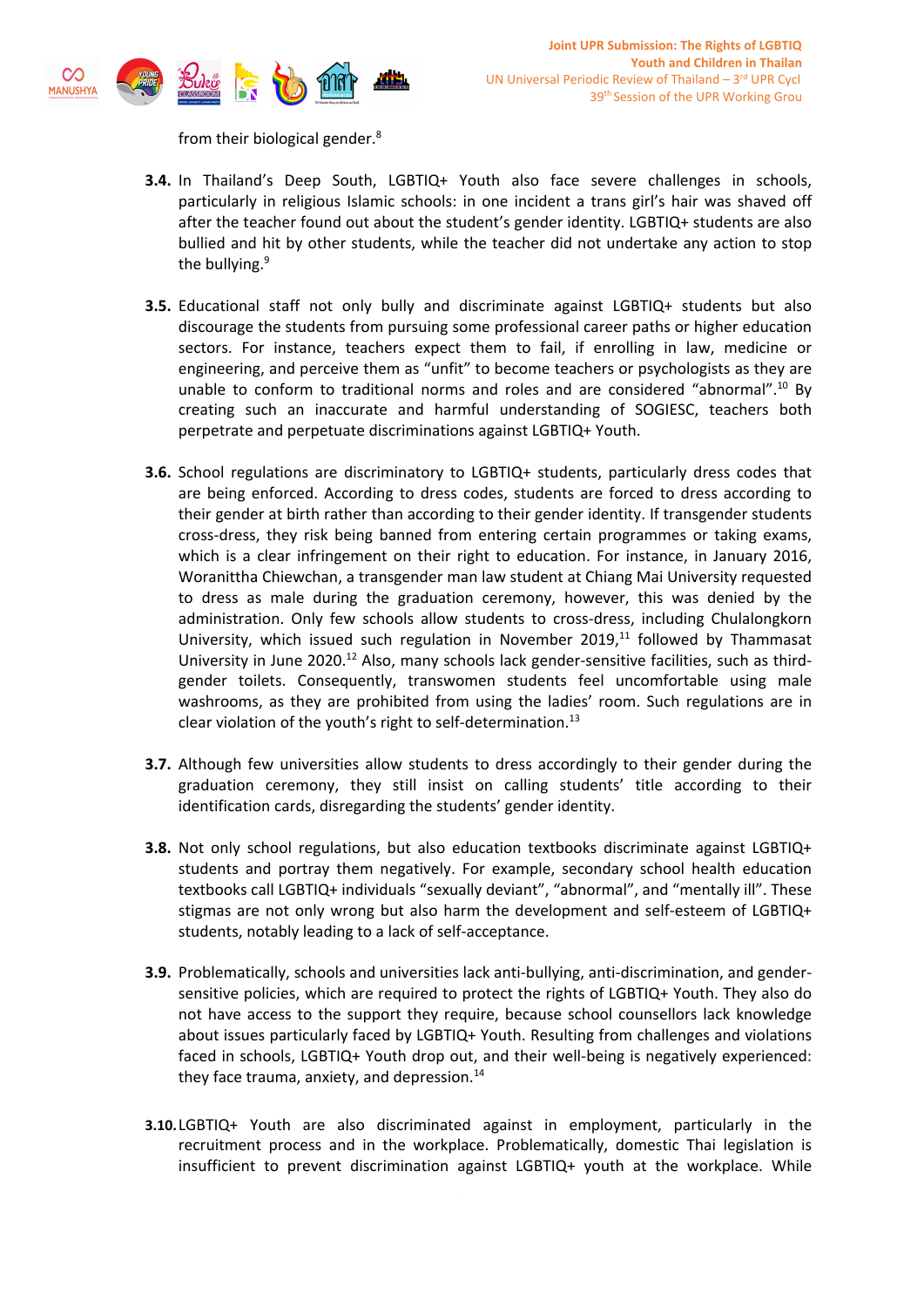

discrimination on grounds of sex is prohibited under Section 15 of the Labour Protection Act,<sup>15</sup> this section only refers to male and female, and does therefore not prevent discrimination against persons with non-binary gender identities. Also, while the Ministry of Labour'<sup>s</sup> Thai Labour Standards: Corporate Social Responsibility of Thai Business (TLS 8001-2010) forbids in Article 5.6 discrimination based on sex, as well as on personal attitude on gender or sexual orientation, these guidelines are only voluntary.<sup>16</sup> Moreover, in the case of transgender youth with hearing disability, they face double discrimination in the recruitment process due to both their gender identity and disability and have <sup>a</sup> hard time finding an employment.<sup>17</sup>

- **3.11.** Not being protected, LGBTIQ+ employees are discriminated against and are subjected to sexual harassment, violence, limited career advancement opportunities, and other acts of prejudice. They are regularly and unfairly denied promotions, fired or asked inappropriate questions.<sup>18</sup> LGBTIQ+ Youth also reported to be discriminated against by companies while seeking internships, based on their sexual orientation and gender identity, and they are being declined jobs in their communities, such as Village Health Volunteer, due to their sexual and gender-identity.<sup>19</sup>
- **3.12.** Conscription is enshrined in the Constitution of Thailand, 2017, in Section 50, which provides that "A person shall have the following duties […] (5) to serve in armed forces as provided by law".<sup>20</sup> This is further detailed in the Military Service Act, 1954. In line with these regulations, all biological males aged 21 years old in Thailand become eligible to serve in the military. They can choose to volunteer to serve in the military, and if not, they participate in <sup>a</sup> lottery. However, LGBTIQ+ youth conscripts are discriminated against and face sexual harassment.
- **3.13.** Transgender women, including biological males who have undergone gender-affirming surgery or any form of surgery to physically appear more feminine, were dismissed from military service based on their 'permanent mental disorder'.<sup>21</sup> Since 2012, that type of wording is not used anymore, and transgender women are now "diagnosed" as 'gender differing from sex assigned at birth'. However, this certification requires <sup>a</sup> diagnosis from three different psychiatrists and <sup>a</sup> successful psychology test of more than 800 questions, which reflects Thailand'<sup>s</sup> outdated and discriminatory view on gender identity and expression.
- **3.14.** Conscripts who identify as gay or are perceived as gay are often harassed and sexually abused because of their sexual orientation and gender expression by military officers in higher ranks. Power dynamics make it very difficult to disclose and speak about those cases. Moreover, military attitudes toward gay conscripts are often deeply discriminatory and reflect stereotypes. For instance, they are exempt from difficult physical training because they are seen as less capable of endurance compared to their non-gay colleagues.

## **4. Gender-based hate crimes against LGBTIQ+ youth**

**4.1.** During the 2<sup>nd</sup> UPR cycle, the Thai government received 17 recommendations calling upon the Thai government to prevent discrimination and violence against children, youth, and women. Of these recommendations, the government supported 16 and noted one. However, as evidenced below, the government failed to implement these recommendations, particularly regarding LGBTIQ+ youth, who face threats, including death threats, due to their gender identity and sexual orientation. These threats occur both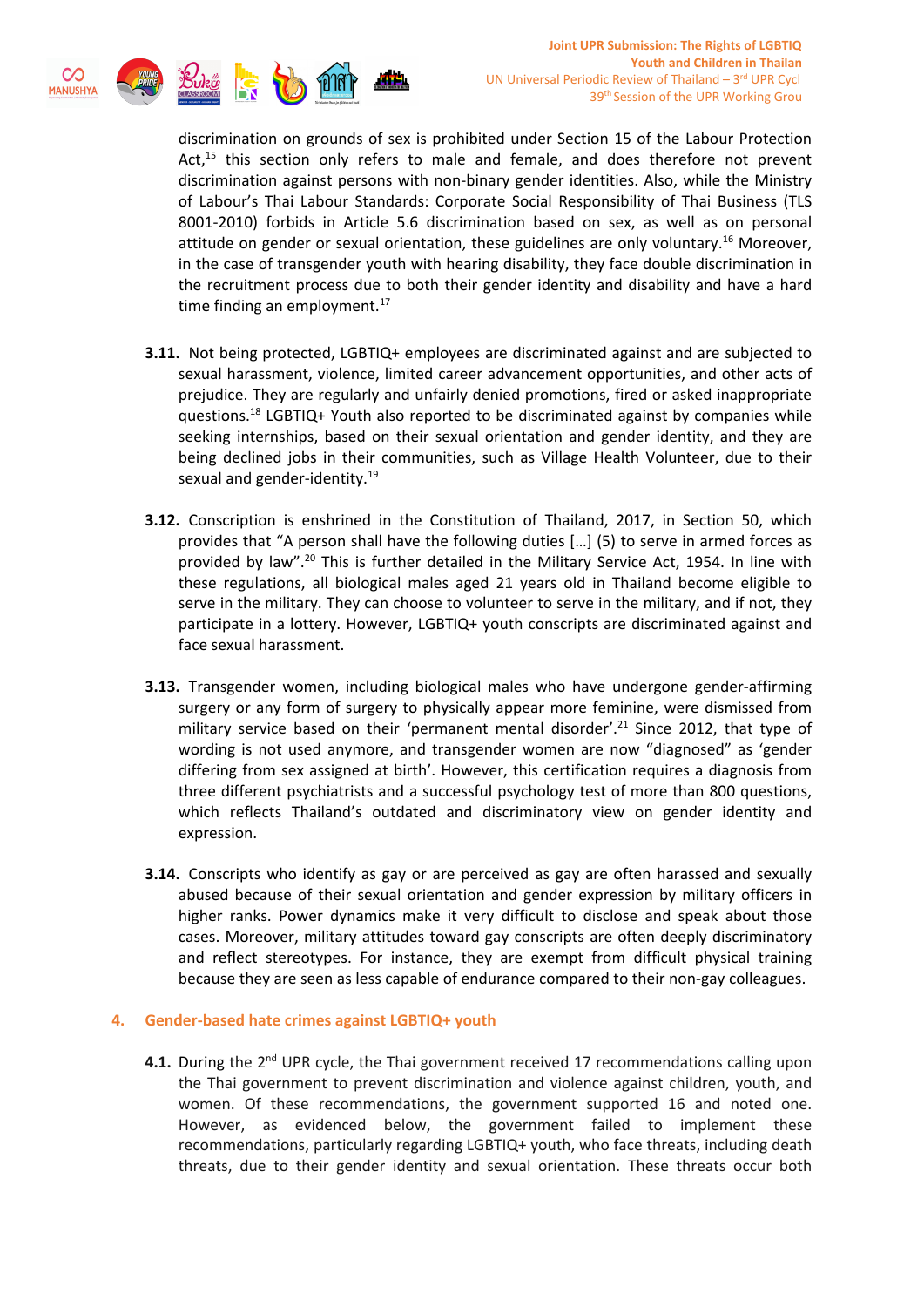

online and offline. This is <sup>a</sup> severe threat to LGBTIQ+ youth'<sup>s</sup> right to life, which is enshrined in Article 6 of the ICCPR.

- **4.2.** In January and February 2021, 21-years-old transgender woman Phetcharin, from Loei province located in Northern Thailand, faced gender-based hate crimes because of her sexual orientation and gender identity. The hate crime against her occurred in the form of threatening messages and phone calls from <sup>a</sup> man who claimed to be <sup>a</sup> journalist from Thairath TV. Phetcharin reached out to the Rainbow Sky Association of Thailand, to seek help. At the Association, she was assisted by Nada Chaiyajit, transgender woman, human rights lawyer, and prominent LGBTIQ+ activist. However, Nada also started receiving threats, including death threats, through messages and phone calls in which he warned her to 'stay out of his business'.<sup>22</sup> The threats severely affected both transgender women, who are now seeking justice against the perpetrator.
- **4.3.** Online hate speech and cyberbullying against LGBTIQ+ youth are increasingly common. Young LGBTIQ+ people like Phetcharin find refuge online where they can share and be who they are with community who understand and accept them. Unfortunately, cyberbullies are restless and there is not much being done to tackle the hate speech in online space.<sup>23</sup>
- **4.4.** In Thailand'<sup>s</sup> Deep South, LGBTIQ+ youth are often harassed and assaulted due to their gender identity and sexual orientation. However, this topic does not receive sufficient attention in the region, as it is overshadowed by the armed conflict that is taking place.
- **5. Degrading and humiliating treatment in private settings faced by LGBTIQ+ Youth due to lack of family acceptance**
	- **5.1.** During the 2<sup>nd</sup> UPR cycle, the Thai government received 17 recommendations addressing violence against children and youth, of which the government supported 16 and noted one. However, as evidenced, the government failed to implement any recommendations. Problematically, due to social and cultural beliefs family members are holding, LGBTIQ+ youth remain unaccepted, as evidenced below. Not being accepted by their families, LGBTIQ+ children and youth face severe human rights violations, such as conversion therapy or being sent to monkhood. These inhumane, degrading, and cruel practices are similar to torture and have profound consequences on LGBTIQ+ children and youth'<sup>s</sup> psychological and mental well-being; causing anxiety, depression, suicidal thoughts and attempts, and self-hatred.
	- **5.2.** LGBTIQ+ youth experience varying degrees of acceptance from their families. Particularly in rural areas, families are less likely to be accepting towards LGBTIQ+ children and youth, often due to social and cultural beliefs families are holding, aiming to safeguard the family'<sup>s</sup> reputation, and due to negative perceptions and stigmatisation of LGBTIQ+ individuals. In instances, parents even call their LGBTIQ+ children 'sinful'.<sup>24</sup>
	- **5.3.** Families may expose their children to inhumane, degrading, and cruel practices, aiming to 'converse' them. A 2014 PRIDE project report found that within some families, there is the belief that gay-ness and Male To Female transgender-ness can be cured through various means, ranging from resorting to psychiatric services (whether counselling or conversion therapy), to sending children into monkhood<sup>25</sup> or practicing "manly" activities such as boxing. Conservative interpretations of religion, such as the belief that being LGBTIQ+ is <sup>a</sup> 'karmic punishment' for past sins, serve as <sup>a</sup> means to justify the resort to conversion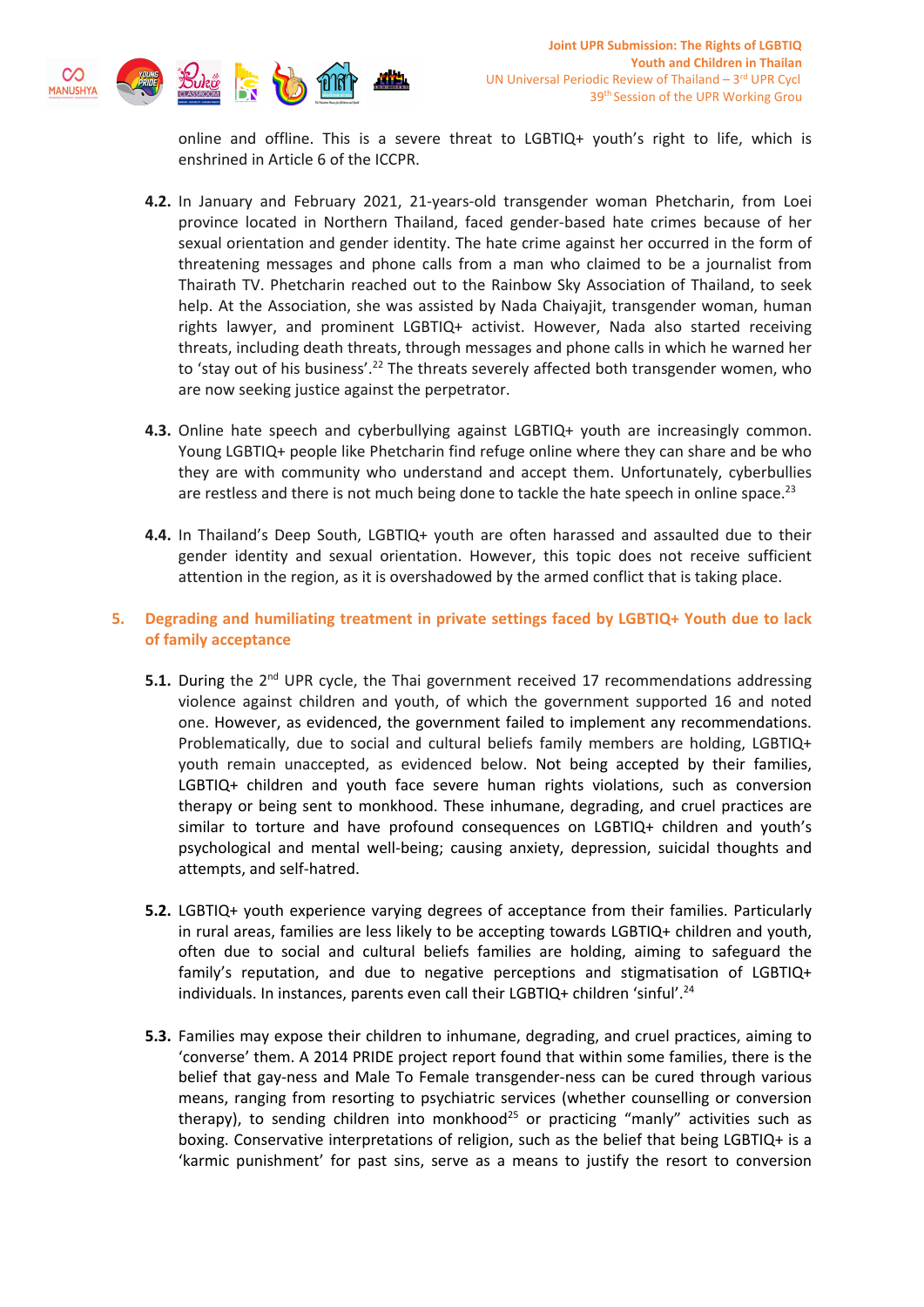

therapies or forced monkhood. In addition to family members themselves, religious leaders can also push for conversion therapies or even perpetrate them. The belief that LGBTIQ+ people have an insatiable and uncontrollable sexual appetite leads families to force their children into monkhood, which is considered to be <sup>a</sup> potential cure. In indigenous communities, LGBTIQ+ Youth was forced into marriage, which is as well perceived as <sup>a</sup> "cure". In some instances, LGBTIQ+ youth who was found to be HIV positive were chased out of their homes by their families.

- **5.4.** Familial acceptance is often conditioned on the perception of success of LGBTIQ+ children who have to "prove themselves" worthy in order to be accepted. Paravee Argasnoum, <sup>a</sup> young Thai LGBTIQ+ activist declared: "We are always expected to be extra good, extra smart or even extra funny. If you are not 'extra', chances are other people are not going to accept you.<sup>26</sup> If heterosexual cisgender people are all different, LGBTI people are all different too". The 2014 PRIDE project report noted that gay and lesbian respondents who can "pass" as heterosexuals or transgender people whose transition is complete or nearcomplete enjoy much more social acceptance than androgynous people and transgender people before the transition. This last group is subject to the highest degree of social censure.
- **5.5.** As these violations persist, the government fails to uphold its obligations under the CRC, under which it is obliged to protect children'<sup>s</sup> right to non-discrimination (Article 2), selfdetermination (Article 8 and 16), identity (Article 8) and health (Article 24). Moreover, these violations have been described as <sup>a</sup> form of torture by the Independent Expert on Protection against Violence and Discrimination based on Sexual Orientation and Gender Identity.

## **6. Barriers in accessing healthcare services and obtaining information regarding services faced by LGBTIQ+ Youth**

- **6.1.** During the 2<sup>nd</sup> UPR cycle, the Thai government did not receive any recommendation specifically addressing the right to health of LGBTIQ+ Youth, however, the Thai government received eight recommendations addressing the right to health of vulnerable populations, which it all supported. However, as evidenced below, LGBTIQ+ youth have limited access to mental health support, proper sexual education programs, and information about sexual and reproductive health, and safe-sex practices. Instead, they face discrimination even at healthcare facilities from health practitioners. Additional challenges are faced by transgender youth, who may need to undergo surgeries. Furthermore, transgender youth group with hearing disability have experienced not only discrimination based on their gender identity when accessing healthcare service but also lack of disabled-friendly facilities, which prevented them from accessing the services. In most hospitals, there is no sign language interpreter provided and many hospitals do not have <sup>a</sup> monitor showing the name and number of the patient being called. It shows the challenges they have to face from gender discrimination and that the most vulnerable group is often overlooked and ignored by government.<sup>27</sup>
- **6.2.** LGBTIQ+ youth face discrimination by health practitioners when they visit healthcare facilities and community service centers. The staff is rude to them, they are being gossiped about, are asked irrelevant questions, and they are treated according to their gender assigned at birth rather than to the gender they identify with. This occurs because staff lacks understanding of gender and sexual diversity. Often times, LGBTIQ+ youth also have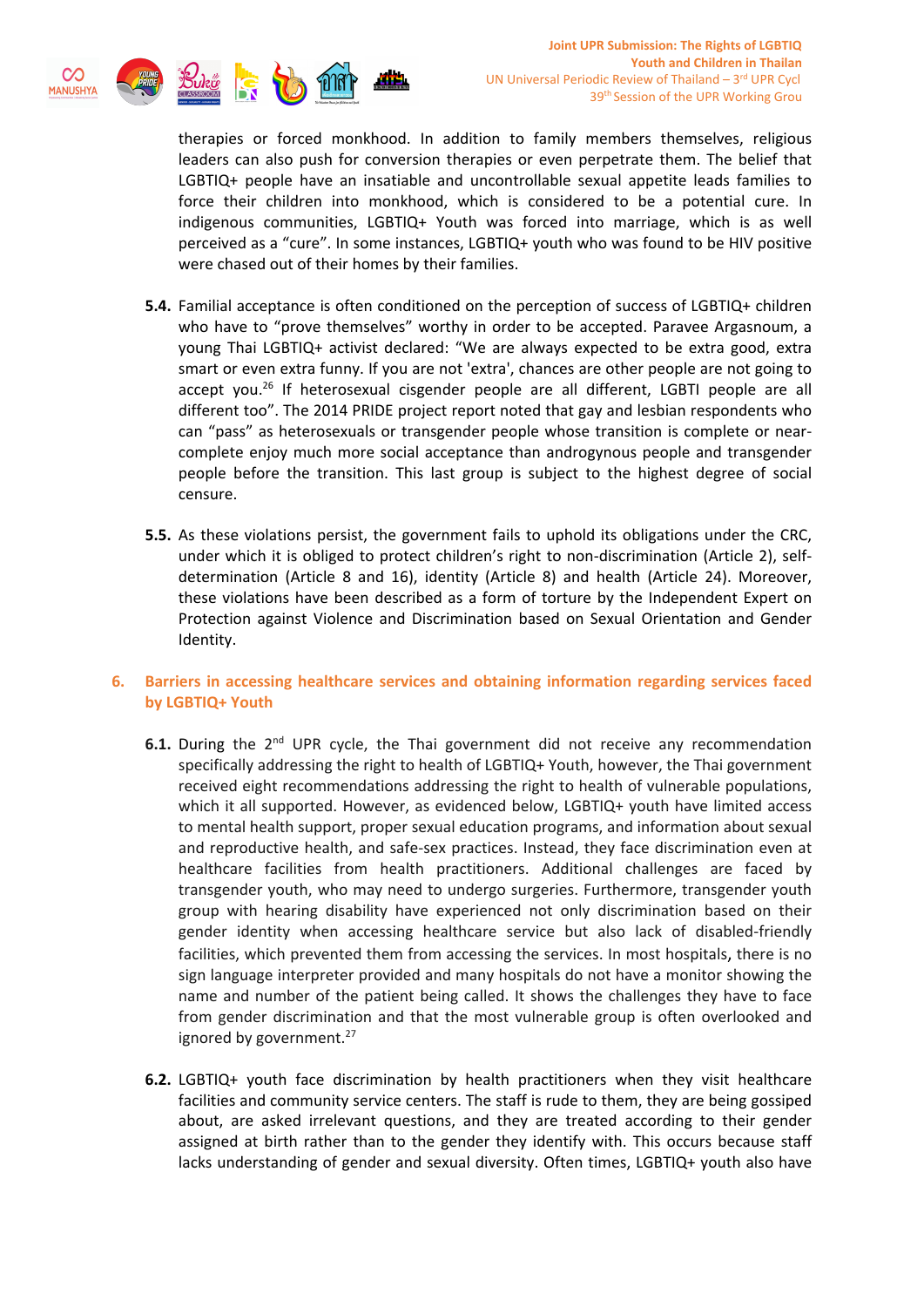

bad experiences at healthcare facilities, as they are not youth-friendly. For example, most HIV clinics in Thailand focus on adult clients, while overlooking the specific needs of youth. LGBTIQ+ youth may be hesitant to test for HIV, as they fear that their test result may be disclosed to their parents.<sup>28</sup>

- **6.3.** Due to the discrimination, stigma, violence, and other challenges LGBTIQ+ youth face in their daily lives, they are experiencing social exclusion and other factors that cause increased levels of anxiety, depression, or even suicidal thoughts and attempts. To restore the youth'<sup>s</sup> well-being, they require youth-friendly and specialized mental health support, with counsellors who are sensitive to and knowledgeable on the issues and challenges particularly faced by LGBTIQ+ youth. However, LGBTIQ+ children and youth'<sup>s</sup> challenge in accessing mental health services is linked to the shortage of practitioners, poor training in terms of counselling skills, and practitioners' lack of knowledge on SOGIESC and LGBTIQ+ issues.<sup>2930</sup>
- **6.4.** In Thailand, sexual education is perceived <sup>a</sup> taboo, and many are unwilling to discuss such issues with their families or health professionals, fearing facing stigma or be discriminated against. Due to this stigma, proper sexual education programs are not available to youth as they are often not included in schools' curriculum and educational programs. Even when such education is provided, it does not reflect the diversity of SOGIESC but rather sticks to heteronormative conceptions. Consequently, LGBTIQ+ youth lack information about sexual and reproductive health, and safe-sex practices. In order to seek information, they require, they turn to online sources. Additionally, transgender and intersex youth lack accurate information on hormonal treatments available to them, which causes them to turn to unsafe and illegal practices, such as buying hormonal treatment online or through black markets.
- **6.5.** Transgender youth may require undergoing Gender Affirming surgeries. However, they face difficulties doing so. While male-to-female surgeries are widely performed, female-tomale surgeries are more expensive and less accessible. Additionally, to undergo such surgeries, youth must obtain two medical opinions, including one from <sup>a</sup> Thai practitioner. However, these surgeries, while expensive, are not covered by health insurances, and there are very few youth-friendly services available.<sup>31</sup>
- **6.6.** Additional challenges are also faced by intersex children and youth, who face unnecessary early irreversible interventions, which seek to modify their sex characteristics, whether hormonal or medical. These interventions are often performed without the child'<sup>s</sup> or youth'<sup>s</sup> consent. For instance, in October 2014, the medical examinations of <sup>a</sup> five-year-old intersex child from Loei province allegedly proved that the child was 100 percent male but had to undergo gender reassignment surgery to be "normal".<sup>32</sup> This medical diagnosis is a clear violation of the child'<sup>s</sup> right to choose its own gender identity and physical characteristics. While the rationale of the child'<sup>s</sup> best interests was often used to justify these interventions, many studies proved that these interventions entail deep physical and mental suffering for the child. These practices directly contravene with children'<sup>s</sup> right to identity and self-determination, as well as with other rights protected under General Comment No.15 of the UN Committee on the Rights of the Child, which guarantee that transgender and intersex children'<sup>s</sup> opinion regarding surgical or hormonal operations are given due weight, and that no operations can be performed without their consent.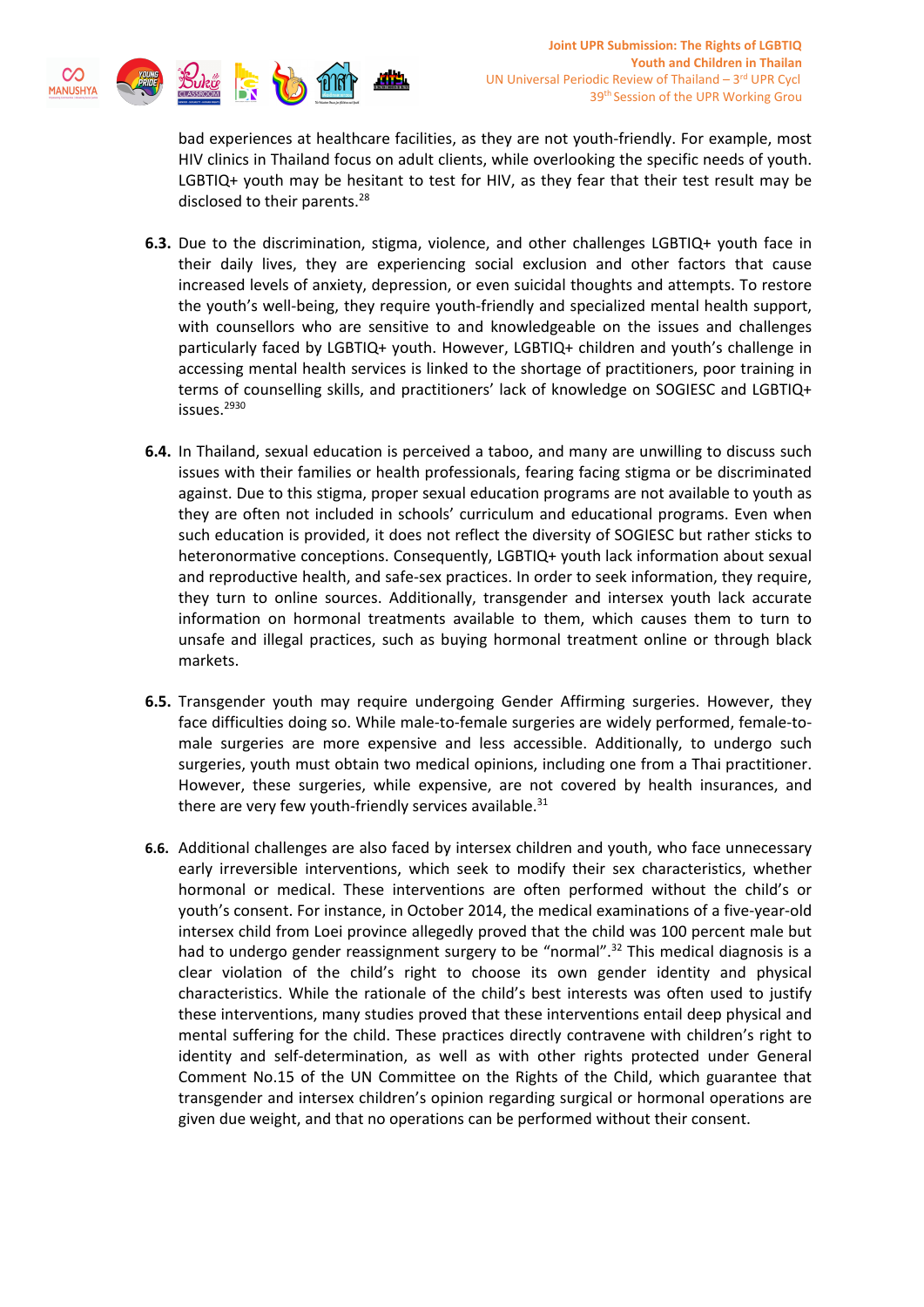

## **7. Misrepresentation and underrepresentation of LGBTIQ+ Youth in media**

- **7.1.** During the 2<sup>nd</sup> UPR cycle, the Thai government did not receive any recommendation addressing the problematic underrepresentation and negative portrayal of LGBTIQ+ Youth in media. However, as evidenced below, this issue deserves attention, as LGBTIQ+ individuals, when they appear, are often being portrayed as deviant people, and derogatory terms are used to describe them. This does not only harm the development, self-acceptance, and well-being of LGBTIQ+ Youth, but it also shapes the perception of the public at large of LGBTIQ+ Youth, encouraging discrimination, stigma, and violence against them.
- **7.2.** LGBTIQ+ people are constantly represented in harmful, inaccurate, and stigmatising ways in Thai news media. In this regard, Save the Children noted that "The lack of variety and positive LGBTIQ+ role models in the media […] affects young people'<sup>s</sup> self-belief and aspiration". It can also contribute to self-stigma and lead to <sup>a</sup> lack of self-acceptance.
- **7.3.** Often times, through media LGBTIQ+ Youth are shown that living "scandalous" lives and working in the entertainment or beauty industry is the only path available to them. This misrepresentation will therefore increase negative self-stigma among LGBTIQ+ youth and impedes their ability to develop themselves.

## **8. Impact of COVID19 on the lives of LGBTIQ+ youth and children**

**8.1** Due to the lockdown and its regulations, many businesses relying on tourism and entertainment businesses were losing income causing many young LGBTIQ+ people to lose their jobs. This impact was apparent in big tourist cities such as Chiang Mai. Newly graduates and first jobber bore the brunt of the impact. Students who worked to financially support themselves during their academic years were also affected as well. Consequently, during COVID19, many LGBTIQ+ youth became financially unstable.<sup>33</sup>

**8.2** The financial instability has impacted not only the living condition of the LGBTIQ+ youth, it also indirectly caused harm to their mental health. By not being able to financially support themselves, many of them had to move back with their families, causing them to feel they lost their independence and self-confidence. Moreover, some of their families were not supportive of their gender and sexual identities. Therefore, living in close proximity with them caused the LGBTIQ+ youth'<sup>s</sup> mental health to deteriorate.

#### **9. Judicial harassment against <sup>a</sup> transgender pro-democracy activist**

**9.1**. Chanya Rattanathada "Panan", transgender woman and pro-democracy youth activist, also co-founder of Young Pride Club, was charged under the Covid-19 Emergency Decree for joining <sup>a</sup> pro-democracy protest at Tha Pae, Chiang Mai back in November, 2020. At the protest, Panan publicly advocate for equal rights for all, justice, and real democracy. On 16 February 2021, she was summoned to the Chiang Mai Police Station together with 33 other people to acknowledge her charges. Panan'<sup>s</sup> case is another attempt from the Thai government to suppress the voices of the youth and marginalized group who demand for their basic rights to be respected and try to criticize the government. 34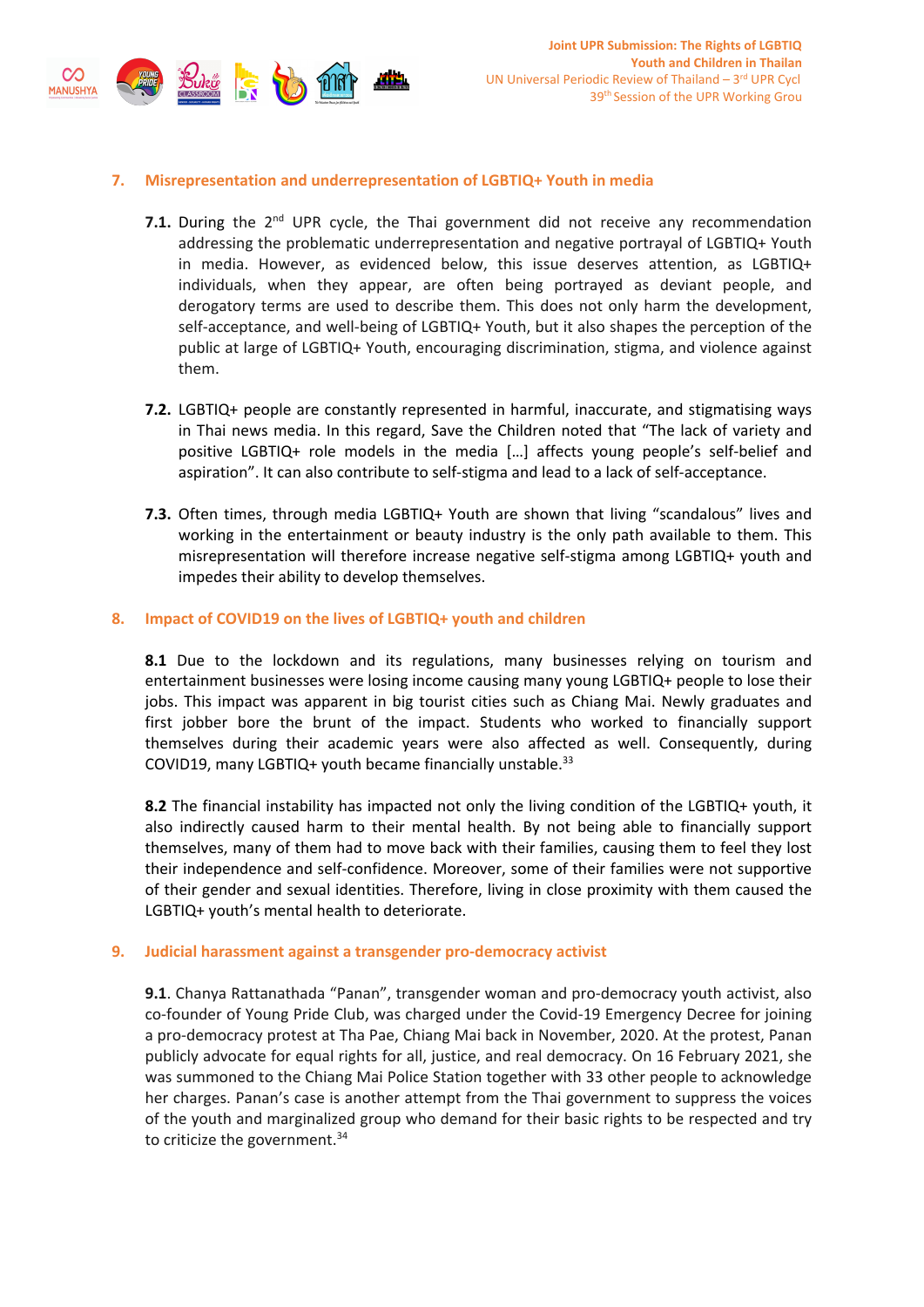

#### **10. Recommendations to the Thai Government**

#### **10.1 Legal gaps and weak enforcement of domestic legislation**

- c To ensure that gender-based discrimination is prohibited, revise Section 27 of the 2017 Constitution to unequivocally include SOGIESC as <sup>a</sup> basis for nondiscrimination. This will help to ensure that everyone, including LGBTIQ+ Children and Youth, is entitled to equal treatment and protection before the law, including with respect to the rights to life, security of persons and privacy, the right to be free from discrimination and the right to freedom of expression. In this regard, revise the 2015 Gender Equality Act to clearly cover sexual orientation; and remove the provision allowing sexual and gender-based violence on grounds of welfare and safety protection, as well as for religious or security reasons (section 17.2).
- c In line with Article 8 of the Convention on the Rights of the Child, that protects child'<sup>s</sup> rights to identity and to preservation of their identity, and in accordance with Principle 32 (a) of the Yogyakarta Principles <sup>+</sup> 10, that seeks to guarantee child'<sup>s</sup> selfdetermination, Thailand must allow transgender people to change their legal titles without requiring gender reassignment surgeries, and suppress requirements for intersex people. In the same view, the Thai cabinet should push for the adoption of the Recognition Bill of the Ministry of Social Development and Human Security.

#### **10.2 Discrimination in schools, workplaces, and the military, faced by LGBTIQ+ Youth**

- e In line with Article 28 of the Convention on the Rights of the Child regarding the right of all children to education and to protection from violations of their human dignity in the education system, with Article 26 of the Universal Declaration of Human Rights, and with Section 10 of the National Education Act, amend the Child Protection Act to clearly include and protect LGBTIQ+ Children and Youth from discrimination, violence and acts of prejudice.
- c Reform the educational system and its curriculum to include provision of sexual health education, addressing gender and sexual diversity.
- c Personnel in educational institutions must be trained on topics of gender and sexual diversity, as well as on equality, to remove their bias towards LGBTIQ+ youth and students, and to ensure their equal treatment in classrooms.
- c Ensure that Policies and regulations in educational institutions are gender-sensitive. Particularly, it is recommended to ensure that students shall be allowed to dress according to their gender identity, upholding their right to self-determination.
- e Investigate promptly all serious incidents of violence perpetrated against individuals because of their actual or perceived sexual orientation or gender identity, whether carried out in public or in private by the State, and establish systems for the recording and reporting of such incidents, as well as take measures to prevent torture and other forms of cruel, inhuman or degrading treatment on the grounds of sexual orientation and gender identity.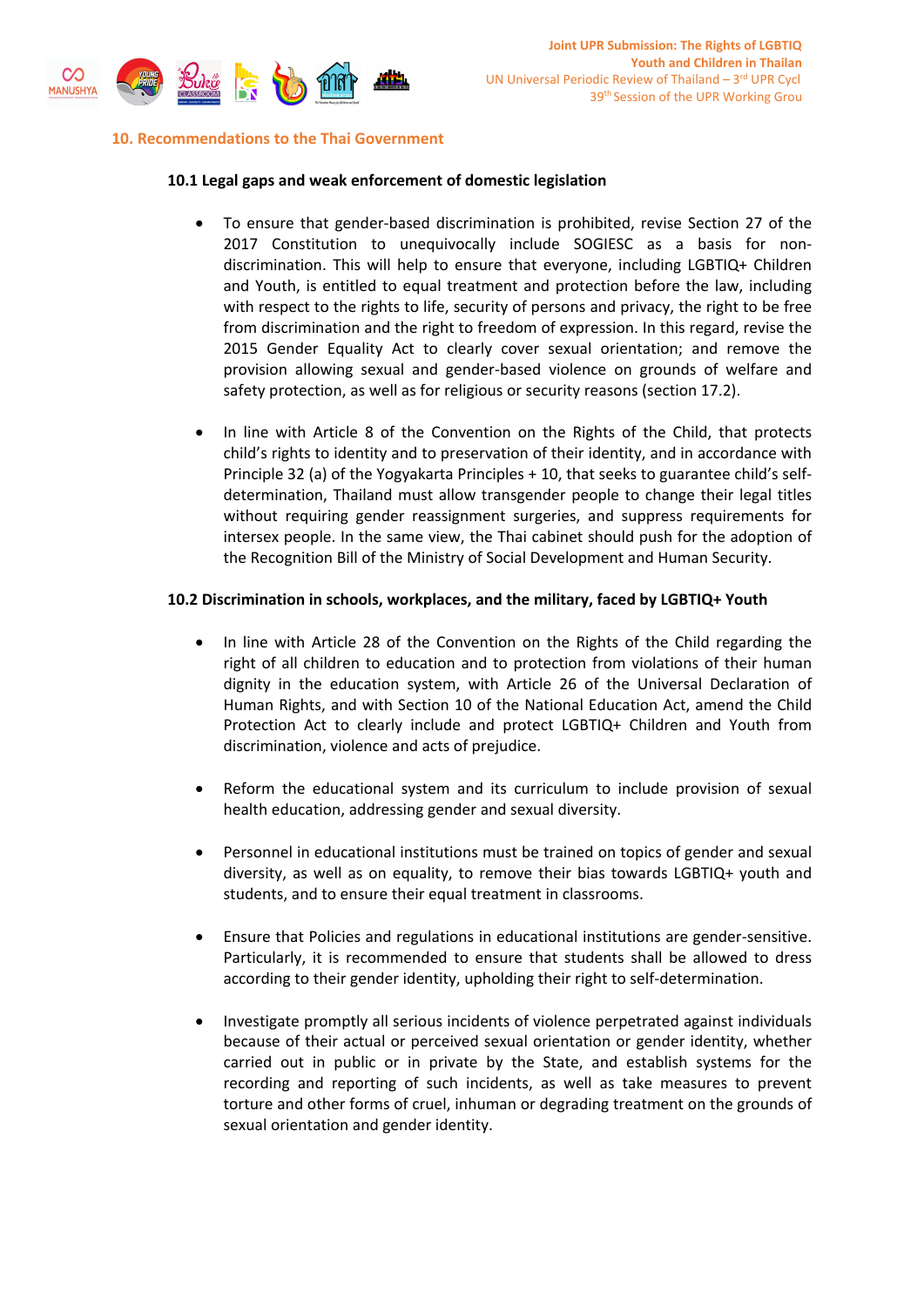

c Ensure that businesses and employers abide to its National Action Plan on Business and Human Rights and the LGBTI Business Standards developed by United Nations High Commissioner for Human Rights. The business sector has an obligation to ensure equal treatment with elimination of all forms of discrimination against LGBTIQ+ in all processes and aspect of employment including recruitment process.

## **10.3 Gender-based hate crimes experienced by LGBTIQ+ Youth**

- c Address harassment and gender-based hate crimes against LGBTIQ+ youth, and ensure that youth experiencing such incidents have access to remedy, the government should establish channels for youth through which they can submit complaints and share experiences and issues they face.
- c Take responsibility in dealing with online harassment and should put strict measures in place to address the issue and hold perpetrators accountable.

# **10.4 Degrading and humiliating treatment in private settings faced by LGBTIQ+ Youth due to lack of family acceptance**

0 In line with Section 25(4) of the Child Protection Law, Thailand must ensure that guardians of <sup>a</sup> child shall refrain from treating <sup>a</sup> child in any manner which obstructs his or her growth or development. Considering that conversion therapy infringes upon numerous fundamental human rights, including the right to nondiscrimination, to identity, to self-determination, to physical and mental integrity, and to health, and severely jeopardize LGBTIQ+ Children and Youth'<sup>s</sup> development, Thailand must immediately forbid and criminalize these practices, in all their forms.

## **10.5 Barriers in accessing healthcare services and obtaining information**

- c Ensure that LGBTIQ+ youth have access to mental health support they require in schools, educational institutions shall ensure to obtain counselors who have an understanding of mental health issues, obtaining <sup>a</sup> degree in counselling or in <sup>a</sup> psychology-related field. Educational institutions and communities shall also establish mental health counselling centers particularly for youth, which is sensitive and knowledgeable on issues particularly faced by them.
- c In line with Article 24 of the Convention on the Rights of the Child, and Sections 47 and 55 of the 2017 Constitution, ensure that LGBTIQ+ Children and Youth have access to adequate, available and good quality health services, including mental, sexual and reproductive health services, and HIV services. Thailand must ensure that health practitioners receive proper training on SOGIESC and issues specific to LGBTIQ+ people. Thailand must extend health insurance coverage to gender reassignment surgeries. All institutions should also have measures in place to protect clients' privacy, and personnel should receive training on these policies and the implementation thereof.
- c Establish community health centers in each community, so as to enhance LGBTIQ+ youth'<sup>s</sup> access to healthcare services.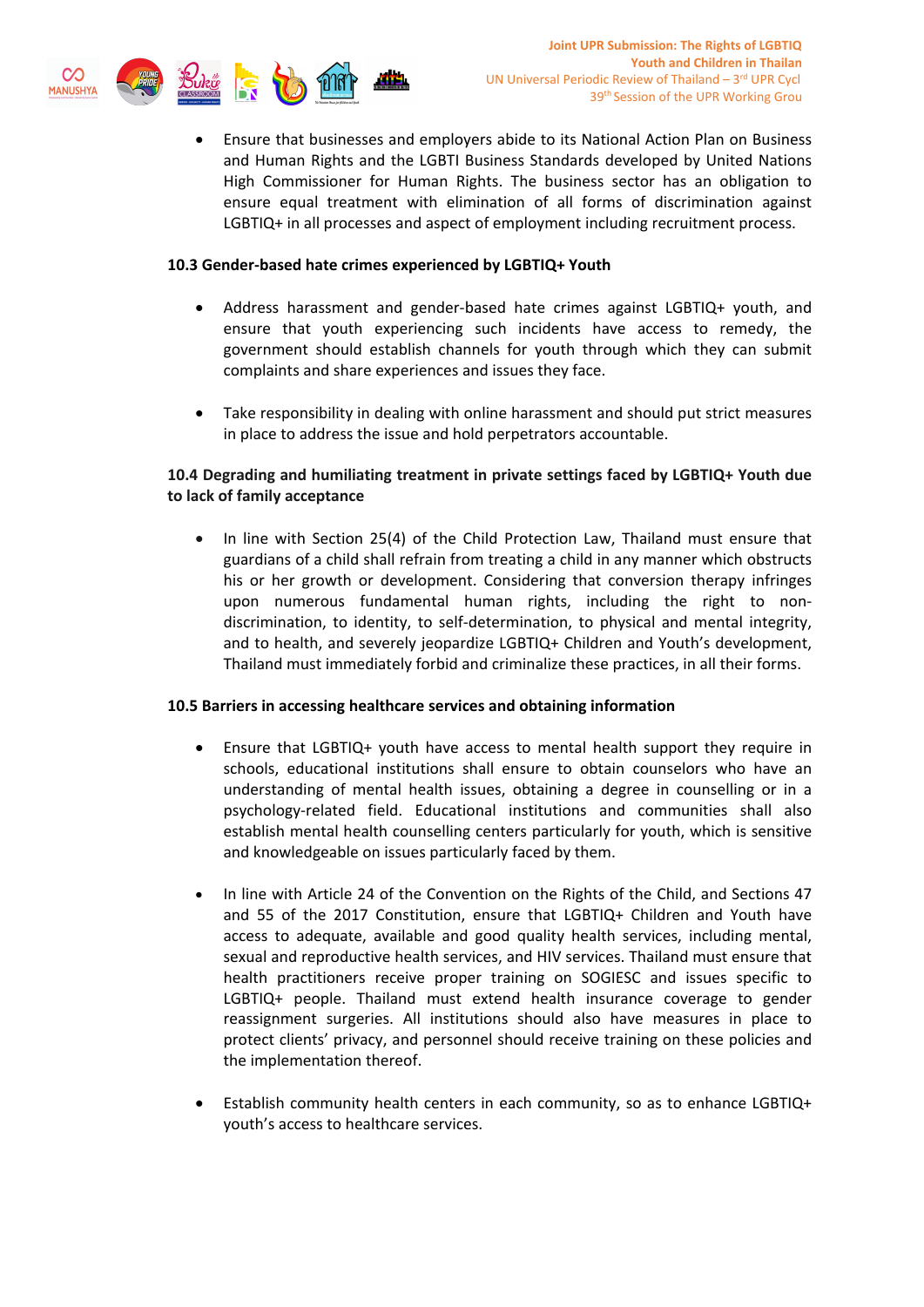

- c Ensure that transgender and intersex children and youth are not being subjected to medical treatment or intervention without their consent and are given due weight for their opinions on whether to undergo gender reassignment surgery or hormonal treatment, and are therefore protected from unwanted or unnecessary interventions, especially at <sup>a</sup> young age.
- e Adopt gender-responsive approaches to COVID-19, that account for marginalized and vulnerable communities, including LGBTIQ+ Children and Youth, notably by reinforcing and extending access to health services, social protection schemes and relief plans for LGBTIQ+ Youth. Regarding health services, the Thai cabinet should facilitate access to mental, sexual and reproductive health services and HIV services, notably through setting-up hotlines, online services and crisis centers.

## **10.6 Misrepresentation and underrepresentation of LGBTIQ+ Youth in media**

- $\bullet$  Create an enabling environment to build understanding and acceptance among the public at large on gender diversity and the LGBTIQ+ community, and address discrimination and biases against LGBTIQ+ individuals. The LGBTIQ+ community must be well represented and respected in the media, and the government must guarantee educational content on gender diversity on free television.
- c In the view of ensuring that LGBTIQ+ people, including LGBTIQ+ Children and Youth, are not discriminated against in the way journalists report about them, the Thai cabinet should collaborate with civil society organizations to push for the adoption of <sup>a</sup> binding professional code of conduct for journalists, monitored by external and independent parties.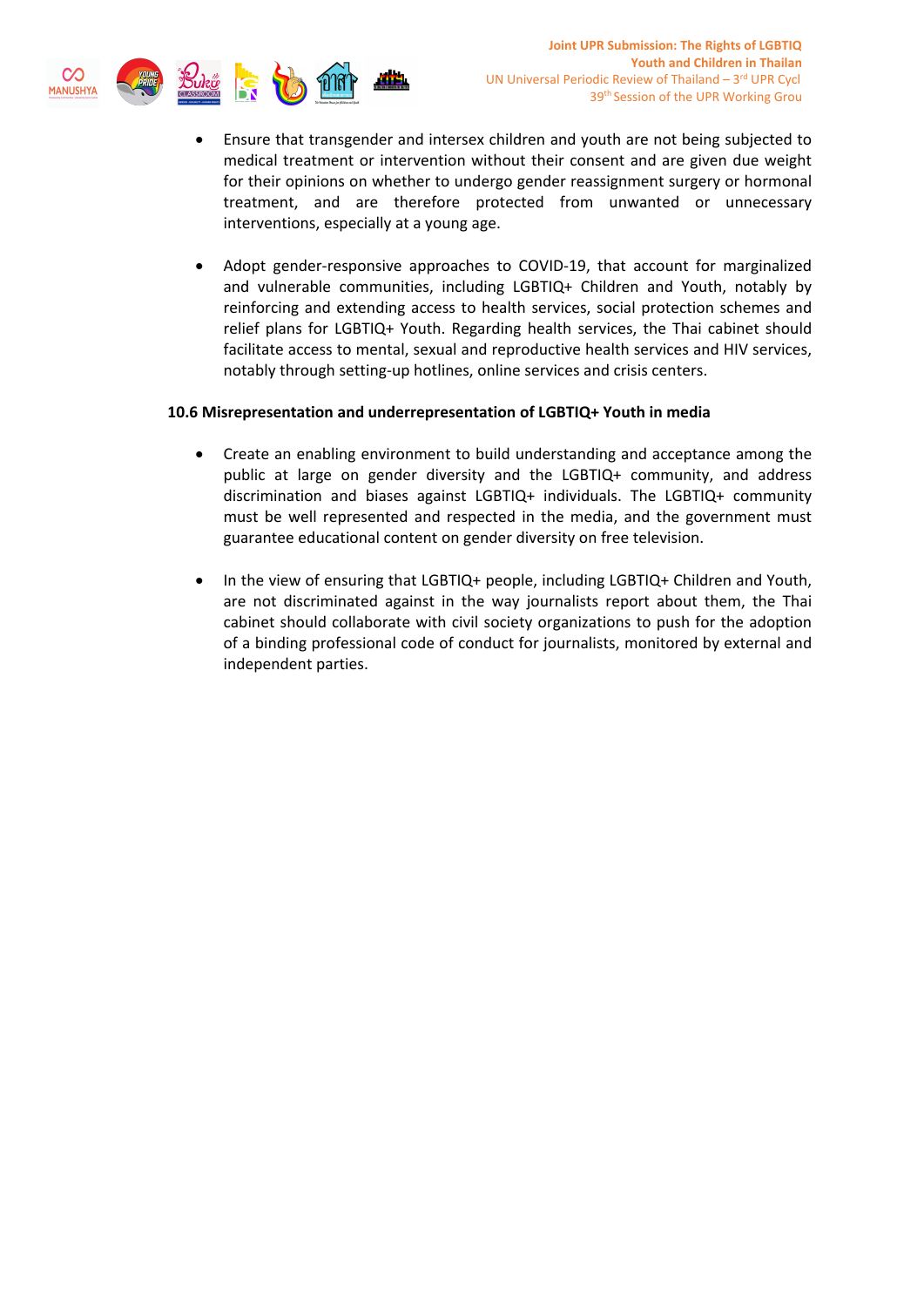

# **Endnotes**

4 Bangkok Post, *Gender Recognition Bill set to be tabled*, 6 August 2020, available at :

<https://www.bangkokpost.com/thailand/general/1963599/gender-recognition-bill-set-to-be-tabled>

5 This information has been obtained during Manushya Foundation'<sup>s</sup> focus group discussions with LGBTIQ+ youth, held in November 2020.

6 This information has been obtained during Manushya Foundation'<sup>s</sup> focus group discussions with LGBTIQ+ youth, held in November 2020.

7 UNESCO, Plan International, and Mahidol University, *Bullying targeting secondary school students who are or are perceived to be transgender or same sex attracted : types, prevalence, impact, motivation and preventive measures in 5 provinces of Thailand*, 2014, available at :

<https://unesdoc.unesco.org/ark:/48223/pf0000227518>

8 UNESCO, *From insult to inclusion*, 2015, available at: <https://unesdoc.unesco.org/ark:/48223/pf0000235414> 9 This information has been obtained during Manushya Foundation'<sup>s</sup> focus group discussions with LGBTIQ+ youth, held in November 2020.

<sup>10</sup> This information has been obtained during Manushya Foundation's focus group discussions with LGBTIQ+ youth, held in November 2020.

11 Bangkok Post, Chulas *transgender students can now wear uniform of choice,* 13 November 2019, available at : [https://www.bangkokpost.com/thailand/general/1793354/chulas-transgender-students-can-now-wear](https://www.bangkokpost.com/thailand/general/1793354/chulas-transgender-students-can-now-wear-uniform-of-choice)[uniform-of-choice](https://www.bangkokpost.com/thailand/general/1793354/chulas-transgender-students-can-now-wear-uniform-of-choice) ;

12 Thai Enquirer, *Thammasat University greenlights gender inclusive dress code,* 10 June 2020, available at : <https://www.thaienquirer.com/14205/thammasat-university-greenlights-gender-inclusive-dress-code/> ; The Nation, *Thammasat allows transgender students to dress according to their gender*, 9 June 2020, available at : <https://www.nationthailand.com/news/30389293>

<sup>13</sup> This information has been obtained during Manushya Foundation's focus group discussions with LGBTIQ+ youth, held in November 2020.

<sup>14</sup> This information has been obtained during Manushya Foundation's focus group discussions with LGBTIQ+ youth, held in November 2020.

15 ILO, *The Labour Protection Act, B.E. 2541*, available at:

<https://www.ilo.org/dyn/natlex/docs/ELECTRONIC/49727/125954/F-1924487677/THA49727%20Eng.pdf> <sup>16</sup> Thai Labour Standards CSR of Thai Businesses TLS 8001-2010, available at:

[https://www.magnecomp.tdk.com/Document/TH\\_Labor/Thai\\_Labor\\_Standard.pdf](https://www.magnecomp.tdk.com/Document/TH_Labor/Thai_Labor_Standard.pdf)

<sup>17</sup> This information has been obtained during Manushya Foundation's focus group discussion with LGBTIQ+ youth, held in November 2020.

<sup>18</sup> Manushya Foundation, *Gender-based discrimination and sexual harassment in the workplace in Thailand*, March 2019, available at: [https://a9e7bfc1-cab8-4cb9-9c9e-](https://a9e7bfc1-cab8-4cb9-9c9e-dc0cee58a9bd.filesusr.com/ugd/a0db76_28e0280277cd4047ab3050385a7fb248.pdf)

[dc0cee58a9bd.filesusr.com/ugd/a0db76\\_28e0280277cd4047ab3050385a7fb248.pdf](https://a9e7bfc1-cab8-4cb9-9c9e-dc0cee58a9bd.filesusr.com/ugd/a0db76_28e0280277cd4047ab3050385a7fb248.pdf)

<sup>19</sup> This information has been obtained during Manushya Foundation's focus group discussions with LGBTIQ+ youth, held in November 2020.

20 Krisdika, *Constitution of the Kingdom of Thailand 2017*, available at:

http://web.krisdika.go.th/data/outsitedata/outsite21/file/Constitution of the Kingdom of Thailand.pdf

21 Togetherness for Equality and Action (TEA), and Thai women and LBT Friends, *Human Rights Violations of women and LBT people in Thailand: A Shadow Report*, March 2017, available at:

<sup>&</sup>lt;sup>1</sup> Thailand's Constitution of 2017, available at:

[https://www.constituteproject.org/constitution/Thailand\\_2017.pdf](https://www.constituteproject.org/constitution/Thailand_2017.pdf)

<sup>2</sup> ILO, *Gender Equality Act 2015,* available at;

[https://www.ilo.org/dyn/natlex/natlex4.detail?p\\_lang=en&p\\_isn=100442&p\\_country=THA&p\\_count=441](https://www.ilo.org/dyn/natlex/natlex4.detail?p_lang=en&p_isn=100442&p_country=THA&p_count=441) 3 Reuters, *In LGBT 'paradise', Thai transgender activist breaks barriers to education,* 18 January 2017, available at: <https://www.reuters.com/article/thailand-lgbt-idINKBN152013> ; NBC News, *Transgender Activist Breaks Barriers to Education in Thailand*, 18 January 2017, available at: [https://www.nbcnews.com/feature/nbc](https://www.nbcnews.com/feature/nbc-out/transgender-activist-breaks-barriers-education-thailand-n708366)[out/transgender-activist-breaks-barriers-education-thailand-n708366](https://www.nbcnews.com/feature/nbc-out/transgender-activist-breaks-barriers-education-thailand-n708366)